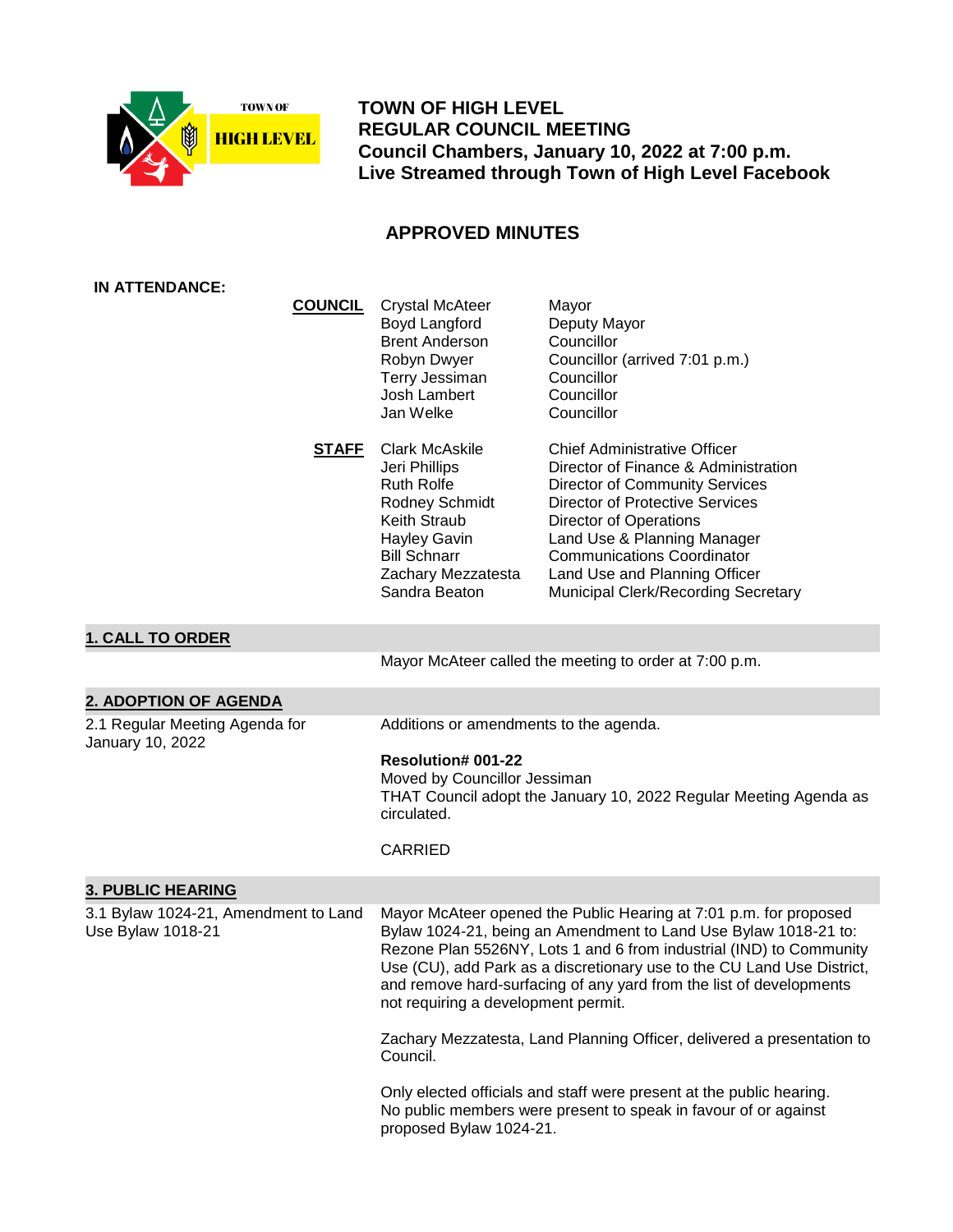Administration did not receive any correspondence from the public in favour of or against proposed Bylaw 1024-21.

Mayor McAteer announced the conclusion of the Public Hearing for proposed Land Use Bylaw 1024-21 and requested a motion from Council to close the Public Hearing at 7:05 p.m.

#### **Resolution# 002-22**

Moved by Councillor Welke THAT Council close the Public Hearing for proposed Bylaw 1024-21.

CARRIED

| <b>4. PRESENTATIONS</b>                                              |                                                                                                                                                                                                                                                                                                                                                                                                                                                                                                                                                                                                                                                                                                                                                                                                                                  |
|----------------------------------------------------------------------|----------------------------------------------------------------------------------------------------------------------------------------------------------------------------------------------------------------------------------------------------------------------------------------------------------------------------------------------------------------------------------------------------------------------------------------------------------------------------------------------------------------------------------------------------------------------------------------------------------------------------------------------------------------------------------------------------------------------------------------------------------------------------------------------------------------------------------|
|                                                                      | None.                                                                                                                                                                                                                                                                                                                                                                                                                                                                                                                                                                                                                                                                                                                                                                                                                            |
| <b>5. DELEGATIONS</b>                                                |                                                                                                                                                                                                                                                                                                                                                                                                                                                                                                                                                                                                                                                                                                                                                                                                                                  |
|                                                                      | None.                                                                                                                                                                                                                                                                                                                                                                                                                                                                                                                                                                                                                                                                                                                                                                                                                            |
| <b>6. APPROVAL OF THE MINUTES</b>                                    |                                                                                                                                                                                                                                                                                                                                                                                                                                                                                                                                                                                                                                                                                                                                                                                                                                  |
| 6.1 December 13, 2021 Regular Council<br>Meeting unapproved minutes. | <b>Resolution# 003-22</b><br>Moved by Councilor Jessiman<br>THAT Council approve the Regular Council meeting minutes of<br>December 13, 2021 as circulated.<br><b>CARRIED</b>                                                                                                                                                                                                                                                                                                                                                                                                                                                                                                                                                                                                                                                    |
| <b>7. DELEGATION BUSINESS</b>                                        |                                                                                                                                                                                                                                                                                                                                                                                                                                                                                                                                                                                                                                                                                                                                                                                                                                  |
|                                                                      | None.                                                                                                                                                                                                                                                                                                                                                                                                                                                                                                                                                                                                                                                                                                                                                                                                                            |
| <b>8. MAYOR'S REPORT</b>                                             |                                                                                                                                                                                                                                                                                                                                                                                                                                                                                                                                                                                                                                                                                                                                                                                                                                  |
| 8.1 Mayor's report                                                   | December 13 - January 10, 2022 (Report posted to Town's website)<br>Dec 15 - Rainbow Lake Roadshow<br>Dec 15 - Regional Economic Development Initiative (REDI) meeting<br>Dec 16 – Meeting with Minister Wilson<br>Discussion re Disaster Recovery Program, Inequity in Mental<br>Health and Wellness, Recognizing First Nations Partnerships, and<br>the Multi-purpose Facility<br>Dec 17 - Town Christmas Party<br>Dec 18 - Meeting with Dr. Oluwa, prospective Family Medicine<br>physician for High Level.<br>Dec 22 - Boreal Housing/Local AHS<br>Dec 30 - Municipal Elected Official Course<br>Dec 31 - Basic Emergency Management<br>Jan 01 - Incident Command System - 100 Course<br><b>Resolution# 004-22</b><br>Moved by Councillor Welke<br>THAT Council accept the Mayor's report for information.<br><b>CARRIED</b> |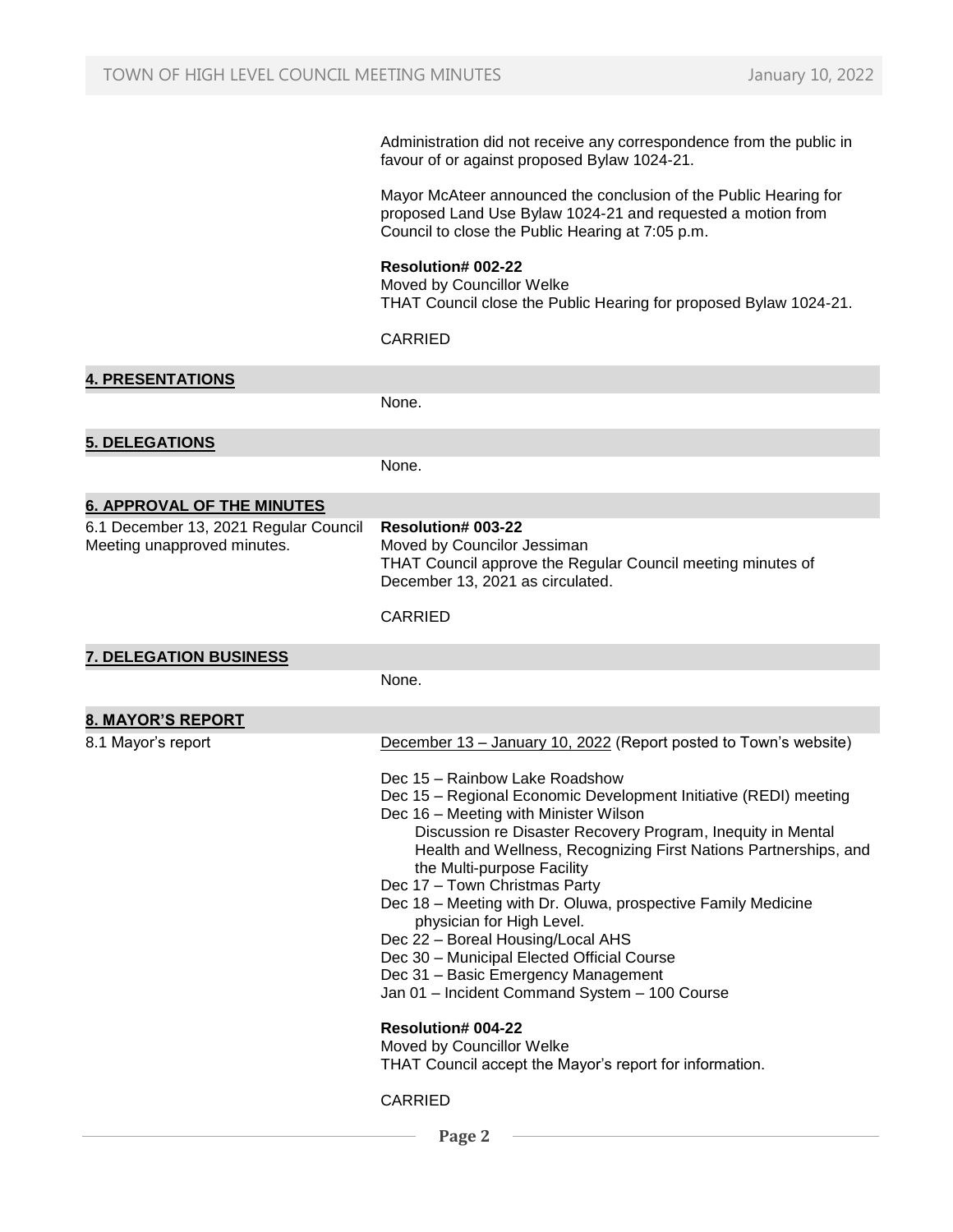## **9. COUNCIL COMMITTEE REPORTS**

9.1 Committee reports on which Councillors are appointed:

- Deputy Mayor Langford
- Councillor Anderson
- Councillor Dwyer
- Councillor Jessiman
- Councillor Lambert
- Councillor Welke

Deputy Mayor Langford:

- Dec 14 High Level Forests Public Advisory Group
	- Tolko is working on their next Forest Management Plan
- Dec 15 REDI meeting
- Dec 16 Christmas Light Judging
- Dec 17 Town Christmas party

#### Councillor Anderson:

Dec 17 – Town Christmas Party

Dec 18 – Meeting with Dr. Oluwa

Councillor Dwyer: Dec 18 – Meeting with Dr. Oluwa

#### Councillor Jessiman:

Dec 16 – Meeting with Minister Wilson Dec 16 – Christmas Light Judging Dec 17 – Town Christmas Party

Dec 18 – Meeting with Dr. Oluwa

# Councillor Lambert:

Dec 17 – Town Christmas Party Dec 18 – Meeting with Dr. Oluwa

Councillor Welke: No meetings to report.

### **Resolution# 005-22**

Moved by Deputy Mayor Langford THAT Council accept the Councillor Committee reports for information.

#### CARRIED

| <b>10. ADMINISTRATIVE REPORTS</b> |                                                                                                                                       |
|-----------------------------------|---------------------------------------------------------------------------------------------------------------------------------------|
| 10.1 Council's Action List        | <b>Resolution# 006-22</b><br>Moved by Councillor Lambert<br>THAT Council accept the Action List for information.                      |
|                                   | <b>CARRIED</b>                                                                                                                        |
| 10.2 Upcoming Events List         | <b>Resolution# 007-22</b><br>Moved by Councillor Anderson<br>THAT Council accept the Upcoming Events List for information.            |
|                                   | CARRIED                                                                                                                               |
| 10.3 Monthly Report to Council    | <b>Resolution# 008-22</b><br>Moved by Councillor Dwyer<br>THAT Council accept the December 2021 Report to Council for<br>information. |
|                                   | CARRIED                                                                                                                               |
|                                   |                                                                                                                                       |

 **Page 3**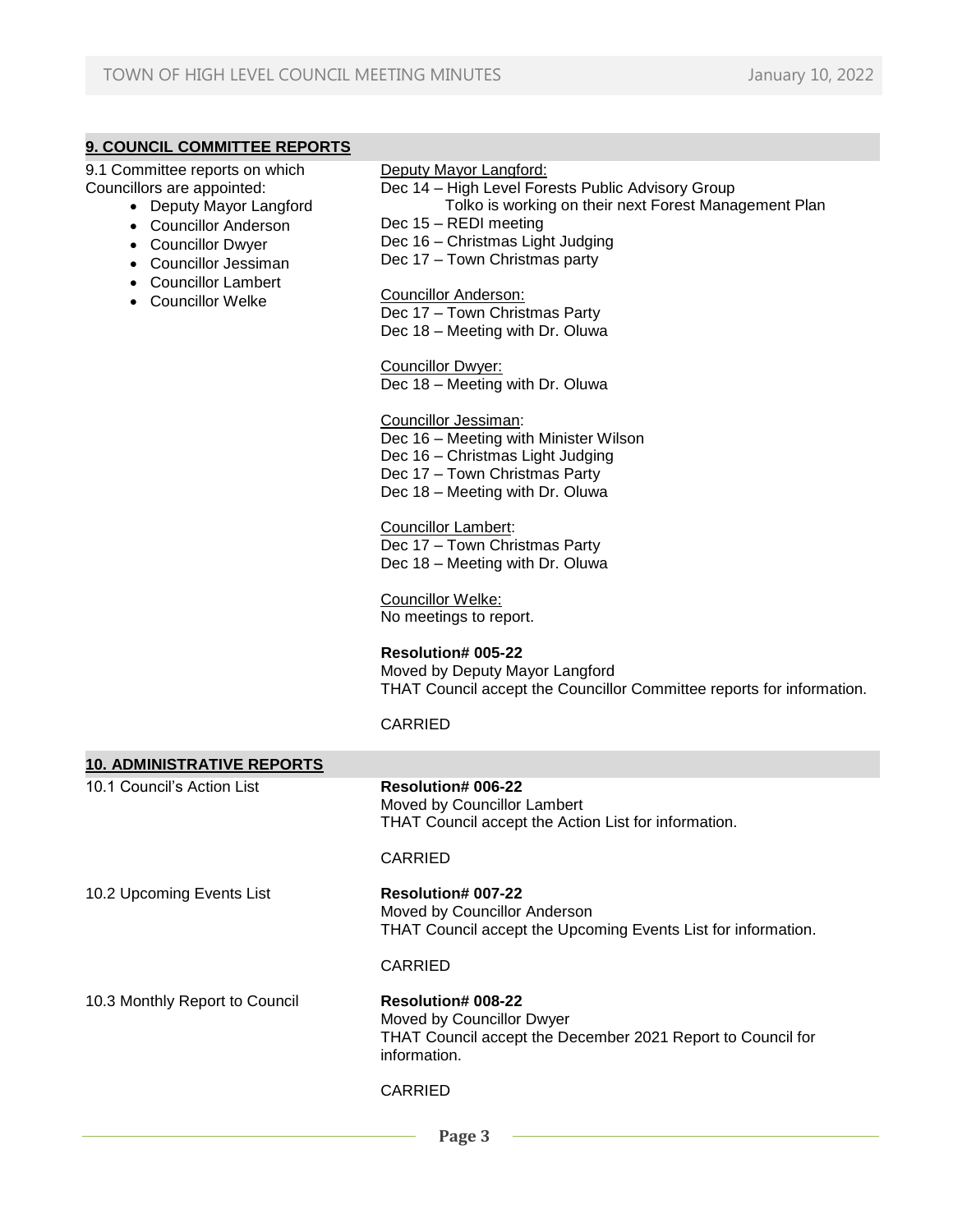| <b>11. ADMINISTRATIVE INQUIRIES</b>                                                                                                                                                                                                                                                                                                                                                                                                                                                                          |                                                                                                                                                                                                                                                                                                                 |  |  |  |
|--------------------------------------------------------------------------------------------------------------------------------------------------------------------------------------------------------------------------------------------------------------------------------------------------------------------------------------------------------------------------------------------------------------------------------------------------------------------------------------------------------------|-----------------------------------------------------------------------------------------------------------------------------------------------------------------------------------------------------------------------------------------------------------------------------------------------------------------|--|--|--|
|                                                                                                                                                                                                                                                                                                                                                                                                                                                                                                              | None.                                                                                                                                                                                                                                                                                                           |  |  |  |
| <b>12. OLD BUSINESS</b>                                                                                                                                                                                                                                                                                                                                                                                                                                                                                      |                                                                                                                                                                                                                                                                                                                 |  |  |  |
| 12.1 RFD: Second and Third Readings<br>to Bylaw 1024-21.                                                                                                                                                                                                                                                                                                                                                                                                                                                     | <b>Resolution# 009-22</b><br>Moved by Deputy Mayor Langford<br>THAT Council give Second Reading to Bylaw 1024-21, amendment to<br>Land Use Bylaw 1018-21.                                                                                                                                                       |  |  |  |
|                                                                                                                                                                                                                                                                                                                                                                                                                                                                                                              | <b>CARRIED</b>                                                                                                                                                                                                                                                                                                  |  |  |  |
|                                                                                                                                                                                                                                                                                                                                                                                                                                                                                                              | Resolution# 010-22<br>Moved by Councillor Dwyer<br>THAT Council give Third Reading to Bylaw 1024-21, amendment to<br>Land Use Bylaw 1018-21.                                                                                                                                                                    |  |  |  |
|                                                                                                                                                                                                                                                                                                                                                                                                                                                                                                              | <b>CARRIED</b>                                                                                                                                                                                                                                                                                                  |  |  |  |
| <b>13. NEW BUSINESS</b>                                                                                                                                                                                                                                                                                                                                                                                                                                                                                      |                                                                                                                                                                                                                                                                                                                 |  |  |  |
| 13.1 Briefing Note: Non-structural<br>Mitigation and Preparedness (NSMP)<br>funding stream - Emergency<br>Management Assistance program                                                                                                                                                                                                                                                                                                                                                                      | Resolution# 011-22<br>Moved by Councillor Dwyer<br>THAT Council provide a letter of support to the Non-structural<br>Mitigation and Preparedness funding stream (NSMP) of the<br>Emergency Management Assistance Program for Phase 4 of the Joint<br>Emergency Plan with the Dene Tha' First Nation.<br>CARRIED |  |  |  |
| <b>14. CORRESPONDENCE FOR ACTION</b>                                                                                                                                                                                                                                                                                                                                                                                                                                                                         |                                                                                                                                                                                                                                                                                                                 |  |  |  |
| 14.1 MLA Williams' request to meet<br>with Council during the week of<br>January 23, 2022.                                                                                                                                                                                                                                                                                                                                                                                                                   | <b>Resolution# 012-22</b><br>Moved by Councillor Jessiman<br>THAT Council invite MLA Dan Williams as a delegation to the Monday,<br>January 24, 2022 Regular Council meeting.<br><b>CARRIED</b>                                                                                                                 |  |  |  |
|                                                                                                                                                                                                                                                                                                                                                                                                                                                                                                              |                                                                                                                                                                                                                                                                                                                 |  |  |  |
| <b>15. CORRESPONDENCE FOR INFORMATION</b>                                                                                                                                                                                                                                                                                                                                                                                                                                                                    |                                                                                                                                                                                                                                                                                                                 |  |  |  |
| 15.1 Peace Library System, 2022 Budget<br>15.2 Regional Economic Development Initiative - November 2, 2021 meeting minutes<br>15.3 Mackenzie County – copy of letter to AHS re contract for Dr. Paul Soper<br>15.4 Town of Rainbow Lake - copy of letter to AHS re Mental Health Crisis in Northwest Alberta<br>15.5 Town of Rainbow Lake - copy of letter to AHS re Critical Staff Shortages in Northwest Alberta<br>15.6 Rural Municipalities of Alberta - Membership benefits/2020-2021 patronage rebate. |                                                                                                                                                                                                                                                                                                                 |  |  |  |
|                                                                                                                                                                                                                                                                                                                                                                                                                                                                                                              | Resolution# 013-22<br>Moved by Councillor Jessiman<br>THAT Council accept items 15.1 to 15.6 for information.                                                                                                                                                                                                   |  |  |  |

## CARRIED